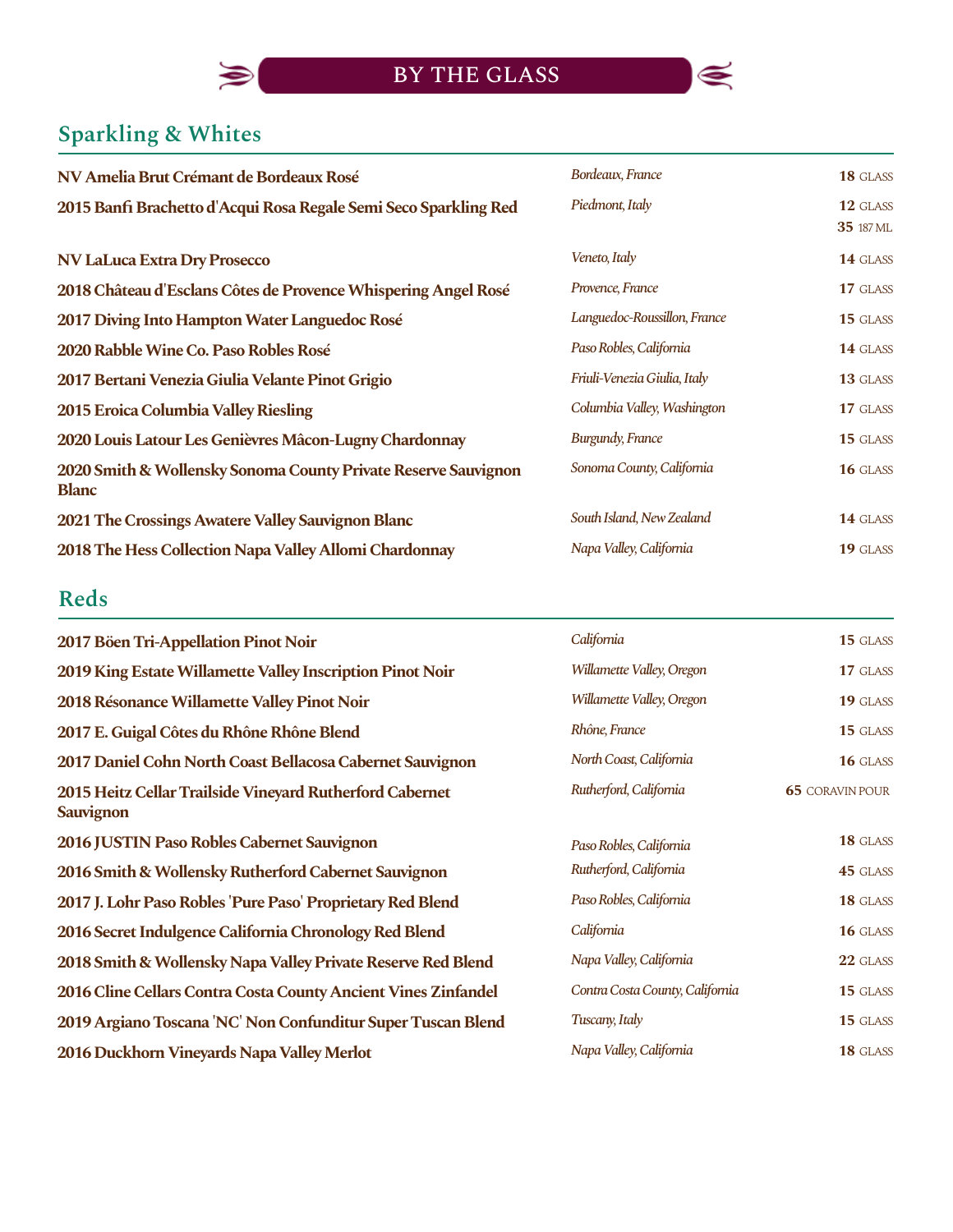



# **Sparkling & Whites**

| 2015 Honig Napa Valley Sauvignon Blanc                                        | Napa Valley, California   | <b>30 HALF BOTTLE</b> |
|-------------------------------------------------------------------------------|---------------------------|-----------------------|
| 2017 Kim Crawford Marlborough Sauvignon Blanc                                 | South Island, New Zealand | <b>30 HALF BOTTLE</b> |
| NV Veuve Clicquot 'Yellow Label' Brut Champagne                               | Champagne, France         | <b>78 HALF BOTTLE</b> |
| <b>Reds</b>                                                                   |                           |                       |
| 2016 Château St. Georges Saint Georges-Saint Émilion Bordeaux<br><b>Blend</b> | Bordeaux, France          | <b>51 HALF BOTTLE</b> |
| 2015 Clos de l'Oratoire des Papes Châteauneuf-du-Pape Rhône<br><b>Blend</b>   | Rhône, France             | 88 HALF BOTTLE        |
| 2018 Domaine Drouhin Willamette Valley Pinot Noir                             | Willamette Valley, Oregon | 52 HALF BOTTLE        |
| 2018 Markham Vineyards Napa Valley Merlot                                     | Napa Valley, California   | <b>35 HALF BOTTLE</b> |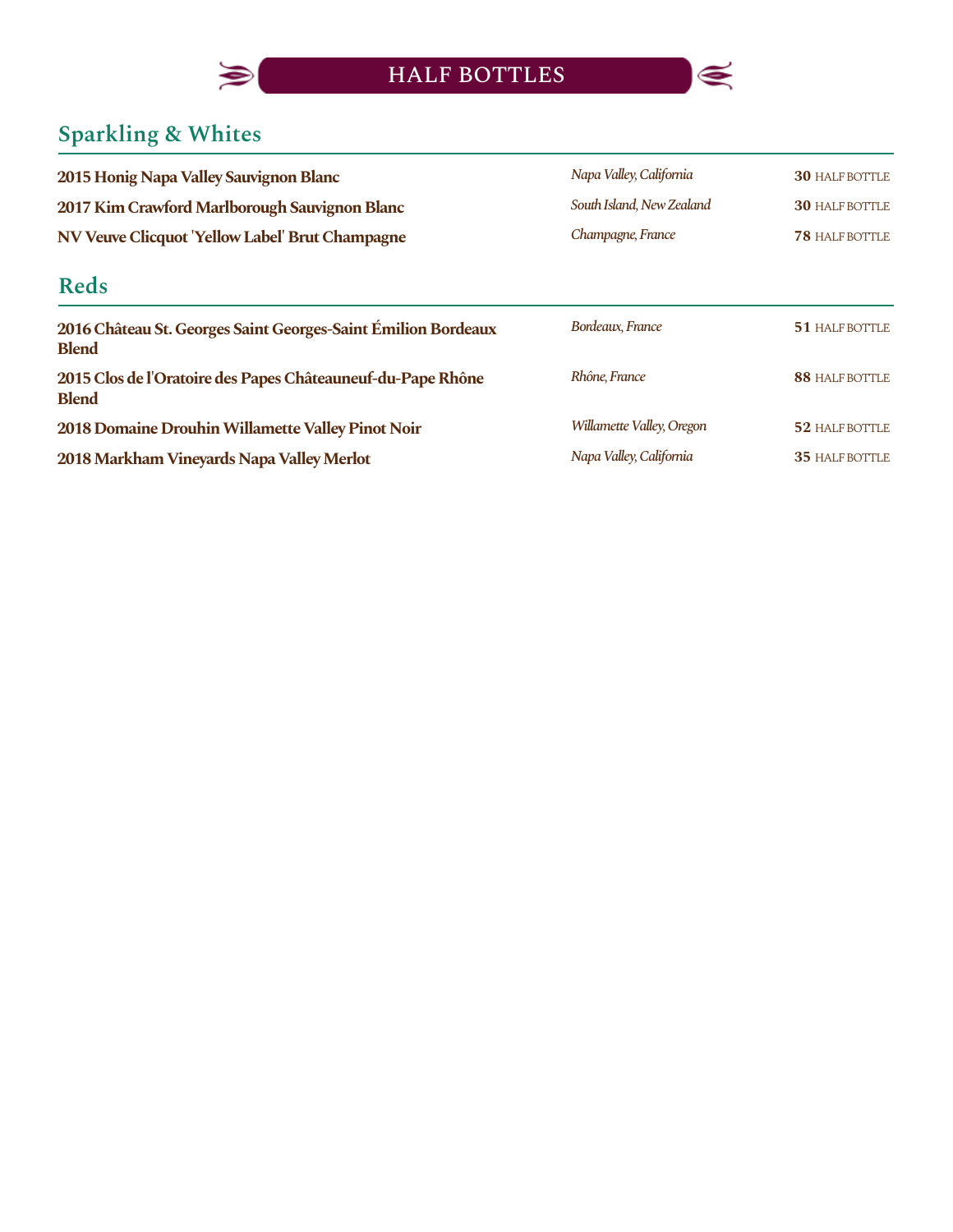

# **Sparkling**

 $\blacklozenge$ 

| 2015 Argyle Willamette Valley Brut Sparkling Wine                      | Willamette Valley, Oregon   | <b>69 BOTTLE</b> |
|------------------------------------------------------------------------|-----------------------------|------------------|
| NV Mumm Napa 'Napa County' Brut Sparkling Rosé                         | Napa County, California     | <b>65 BOTTLE</b> |
| 2015 Roederer Estate Anderson Valley L'Ermitage Brut Sparkling<br>Wine | Anderson Valley, California | 124 BOTTLE       |

## **Chardonnay**

| 2020 Cakebread Cellars Napa Valley Chardonnay                                                | Napa Valley, California           | 98 BOTTLE        |
|----------------------------------------------------------------------------------------------|-----------------------------------|------------------|
| 2018 Chateau Montelena Napa Valley Chardonnay                                                | Napa Valley, California           | 85 BOTTLE        |
| 2020 Duckhorn Vineyards Napa Valley Chardonnay                                               | Napa Valley, California           | 80 BOTTLE        |
| 2019 Far Niente Napa Valley Estate Bottled Chardonnay                                        | Napa Valley, California           | 158 BOTTLE       |
| 2018 Flowers Sonoma Coast Chardonnay                                                         | Sonoma Coast, California          | 125 BOTTLE       |
| 2018 Gary Farrell Winery Russian River Valley 'Russian River<br><b>Selection' Chardonnay</b> | Russian River Valley, California  | 105 BOTTLE       |
| 2017 Gran Moraine Yamhill-Carlton Chardonnay                                                 | Yamhill-Carlton District, Oregon  | 75 BOTTLE        |
| 2018 Groth Hillview Vineyard Napa Valley Chardonnay                                          | Oak Knoll District, California    | 80 BOTTLE        |
| 2019 Jordan Russian River Valley Chardonnay                                                  | Russian River Valley, California  | 76 BOTTLE        |
| 2019 Kistler Sonoma Mountain Les Noisetiers Chardonnay                                       | Sonoma Mountain, California       | 185 BOTTLE       |
| 2016 Landmark Sonoma County Overlook Chardonnay                                              | Sonoma County, California         | <b>68 BOTTLE</b> |
| 2016 Mer Soleil Santa Lucia Highlands Reserve Chardonnay                                     | Santa Lucia Highlands, California | 81 BOTTLE        |
| 2015 Newton Napa Valley Unfiltered Chardonnay                                                | Napa Valley, California           | 141 BOTTLE       |
| 2020 Rombauer Carneros Chardonnay                                                            | Carneros, California              | 95 BOTTLE        |
| 2017 Sonoma-Cutrer Sonoma Coast Russian River Ranches<br>Chardonnay                          | Sonoma Coast, California          | <b>66 BOTTLE</b> |
| 2018 The Calling Dutton Ranch Russian River Valley Chardonnay                                | Russian River Valley, California  | <b>60 BOTTLE</b> |
| 2018 The Hess Collection Napa Valley Allomi Chardonnay                                       | Napa Valley, California           | 76 BOTTLE        |
| 2017 Wente Riva Ranch Arroyo Seco Chardonnay                                                 | Arroyo Seco, California           | 51 BOTTLE        |

# **Sauvignon Blanc**

| 2017 Cakebread Cellars Napa Valley Sauvignon Blanc  | Napa Valley, California   | 71 BOTTLE        |
|-----------------------------------------------------|---------------------------|------------------|
| 2019 Duckhorn Vineyards Napa Valley Sauvignon Blanc | Napa Valley, California   | <b>60 BOTTLE</b> |
| 2020 Emmolo Napa Valley Sauvignon Blanc             | Napa Valley, California   | <b>65 BOTTLE</b> |
| 2020 Ferrari-Carano Sonoma County Fumé Blanc        | Sonoma County, California | <b>45 BOTTLE</b> |
| 2017 Groth Napa Valley Sauvignon Blanc              | Napa Valley, California   | 53 BOTTLE        |
| 2019 Honig North Coast Sauvignon Blanc              | North Coast, California   | 55 BOTTLE        |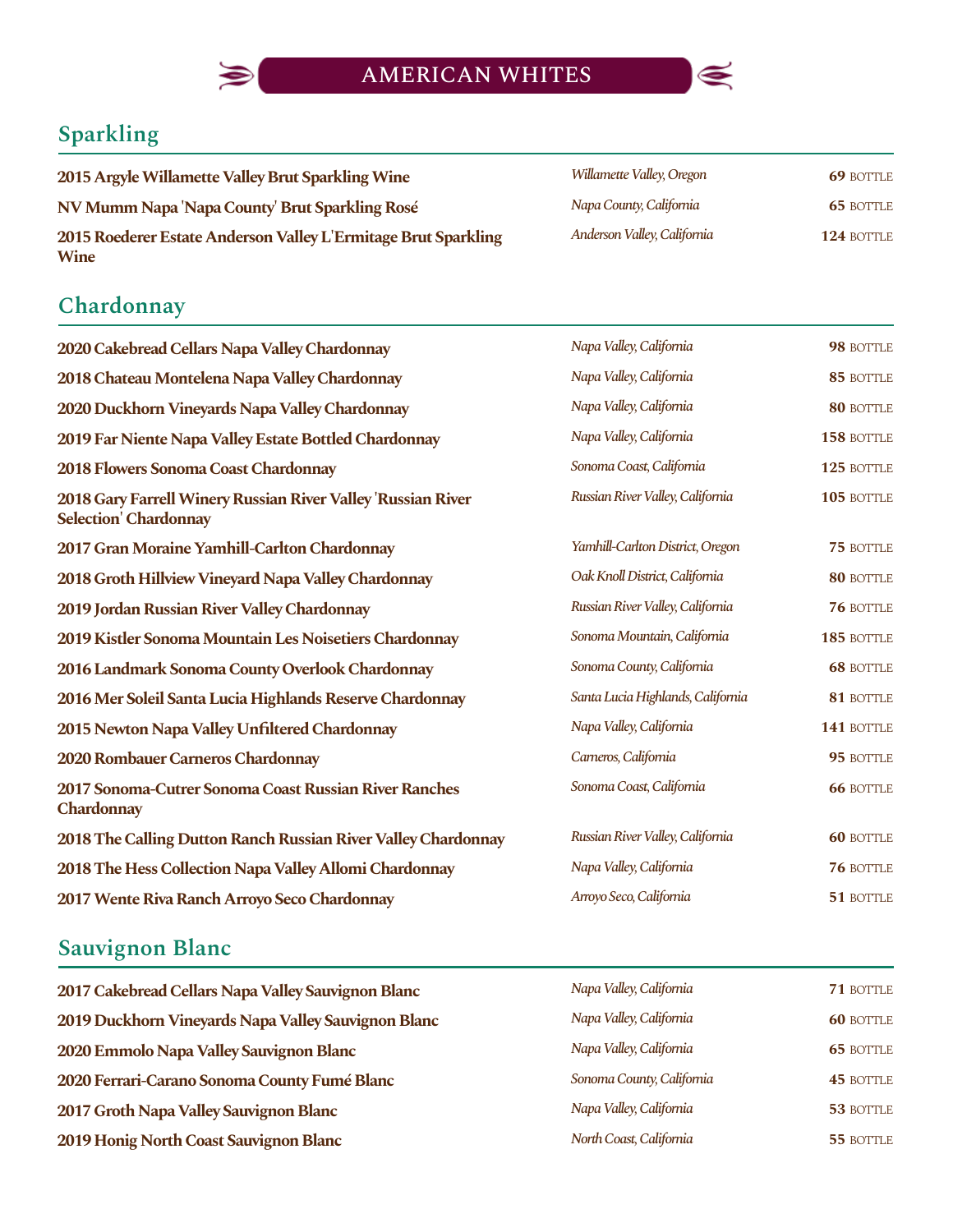| 2019 Rochioli Winery Russian River Valley Sauvignon Blanc                      | Russian River Valley, California | 120 BOTTLE |
|--------------------------------------------------------------------------------|----------------------------------|------------|
| 2020 Smith & Wollensky Sonoma County Private Reserve Sauvignon<br><b>Blanc</b> | Sonoma County, California        | 55 BOTTLE  |
| <b>Unique Whites</b>                                                           |                                  |            |
| 2020 Darioush Napa Valley Viognier                                             | Napa Valley, California          | 120 BOTTLE |

| 2015 Eroica Columbia Valley Riesling                                              | Columbia Valley, Washington      | <b>68 BOTTLE</b> |
|-----------------------------------------------------------------------------------|----------------------------------|------------------|
| 2021 King Estate Willamette Valley Pinot Gris                                     | Willamette Valley, Oregon        | 57 BOTTLE        |
| 2020 Rabble Wine Co. Paso Robles Rosé                                             | Paso Robles, California          | 54 BOTTLE        |
| 2013 DeLille Cellars Columbia Valley Chaleur Blanc White<br><b>Bordeaux Blend</b> | Columbia Valley, Washington      | 88 BOTTLE        |
| 2018 Francis Ford Coppola Monterey County Sofia Rosé                              | Monterey County, California      | <b>60 BOTTLE</b> |
| 2018 Merry Edwards Winery Russian River Valley Sauvignon Blanc                    | Russian River Valley, California | 115 BOTTLE       |
| 2020 Merry Edwards Winery Russian River Valley Sauvignon Blanc                    | Russian River Valley, California | 115 BOTTLE       |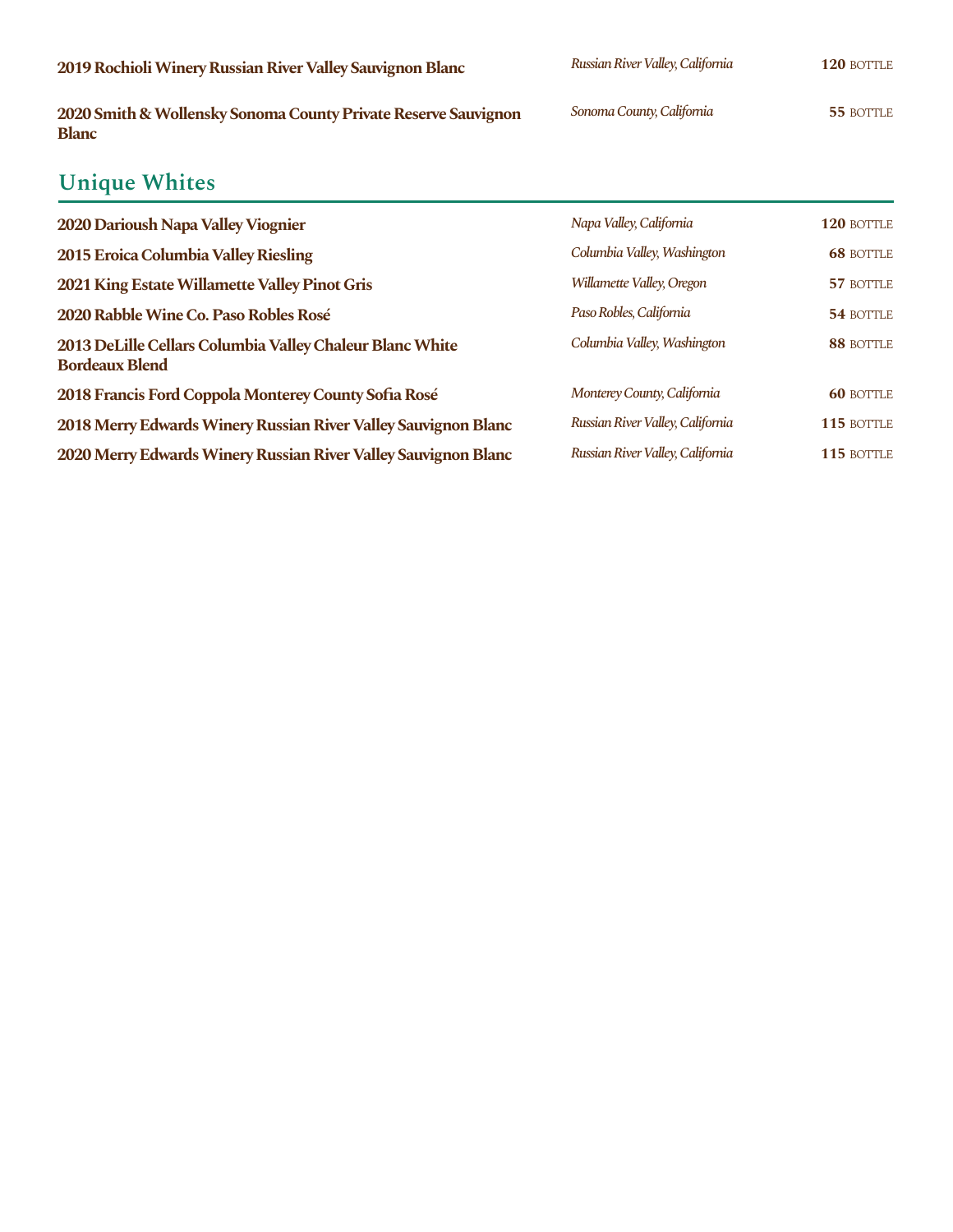

## **Cabernet**

| 2018 Arrowood Sonoma Estates Cabernet Sauvignon                                                 | Sonoma Valley, California       | <b>68 BOTTLE</b> |
|-------------------------------------------------------------------------------------------------|---------------------------------|------------------|
| 2020 Austin Hope Paso Robles Cabernet Sauvignon                                                 | Paso Robles, California         | 120 BOTTLE       |
| 2018 Beaulieu Vineyard Napa Valley 'BV' Cabernet Sauvignon<br><b>Reserve</b>                    | Napa Valley, California         | 185 BOTTLE       |
| 2018 Bella Union Napa Valley Cabernet Sauvignon                                                 | Napa Valley, California         | 150 BOTTLE       |
| 2018 Boich Family Cellar Wall Road Vineyard Mount Veeder<br><b>Cabernet Sauvignon</b>           | Mount Veeder, California        | 370 BOTTLE       |
| 2018 Boich Family Cellar Beckstoffer Missouri Hopper Vineyard<br>Napa Valley Cabernet Sauvignon | Oakville, California            | 580 BOTTLE       |
| 2018 Buena Vista Winery Napa Valley 'Chateau Buena Vista'<br><b>Cabernet Sauvignon</b>          | Napa Valley, California         | 124 BOTTLE       |
| 2018 CADE Estate Winery Napa Valley Cabernet Sauvignon                                          | Napa Valley, California         | 260 BOTTLE       |
| 2018 Cakebread Cellars Dancing Bear Ranch Howell Mountain<br><b>Cabernet Sauvignon</b>          | Howell Mountain, California     | 440 BOTTLE       |
| 2017 Caymus Napa Valley Special Selection Cabernet Sauvignon                                    | Napa Valley, California         | 475 BOTTLE       |
| 2019 Charles Woodson Wines Paso Robles Intercept Cabernet<br><b>Sauvignon</b>                   | Paso Robles, California         | <b>65 BOTTLE</b> |
| 2018 Chateau Montelena Napa Valley Cabernet Sauvignon                                           | Napa Valley, California         | 170 BOTTLE       |
| 2018 Chimney Rock Stags Leap District Cabernet Sauvignon                                        | Stags Leap District, California | 228 BOTTLE       |
| 2016 Corra Napa Valley Cabernet Sauvignon                                                       | Napa Valley, California         | 400 BOTTLE       |
| 2019 Dakota Shy Napa Valley Cabernet Sauvignon                                                  | Napa Valley, California         | 250 BOTTLE       |
| 2016 Daniel Cohn North Coast Bellacosa Cabernet Sauvignon                                       | North Coast, California         | <b>60 BOTTLE</b> |
| 2020 Daou Vineyards & Winery Paso Robles Cabernet Sauvignon                                     | Paso Robles, California         | <b>60 BOTTLE</b> |
| 2018 Darioush Napa Valley Signature Cabernet Sauvignon                                          | Napa Valley, California         | 290 BOTTLE       |
| 2018 DuMOL Napa Valley Cabernet Sauvignon                                                       | Napa Valley, California         | 260 BOTTLE       |
| 2019 Far Niente Oakville Estate Bottled Cabernet Sauvignon                                      | Oakville, California            | 355 BOTTLE       |
| 2016 Faust Coombsville The Pact Cabernet Sauvignon                                              | Coombsville, California         | 240 BOTTLE       |
| 2019 Faust Napa Valley Cabernet Sauvignon                                                       | Napa Valley, California         | 145 BOTTLE       |
| 2018 Ferrari-Carano Alexander Valley Cabernet Sauvignon Reserve                                 | Alexander Valley, California    | 110 BOTTLE       |
| 2017 Freemark Abbey Napa Valley Cabernet Sauvignon                                              | Napa Valley, California         | 120 BOTTLE       |
| 2017 Freemark Abbey Bosché Rutherford Cabernet Sauvignon                                        | Rutherford, California          | 400 BOTTLE       |
| 2017 Groth Oakville Cabernet Sauvignon                                                          | Oakville, California            | 150 BOTTLE       |
| 2018 Groth Oakville Cabernet Sauvignon Reserve                                                  | Oakville, California            | 345 BOTTLE       |
| 2018 Hall Napa Valley Cabernet Sauvignon                                                        | Napa Valley, California         | 120 BOTTLE       |
| 2015 Heitz Cellar Martha's Vineyard Oakville Cabernet Sauvignon                                 | Oakville, California            | 575 BOTTLE       |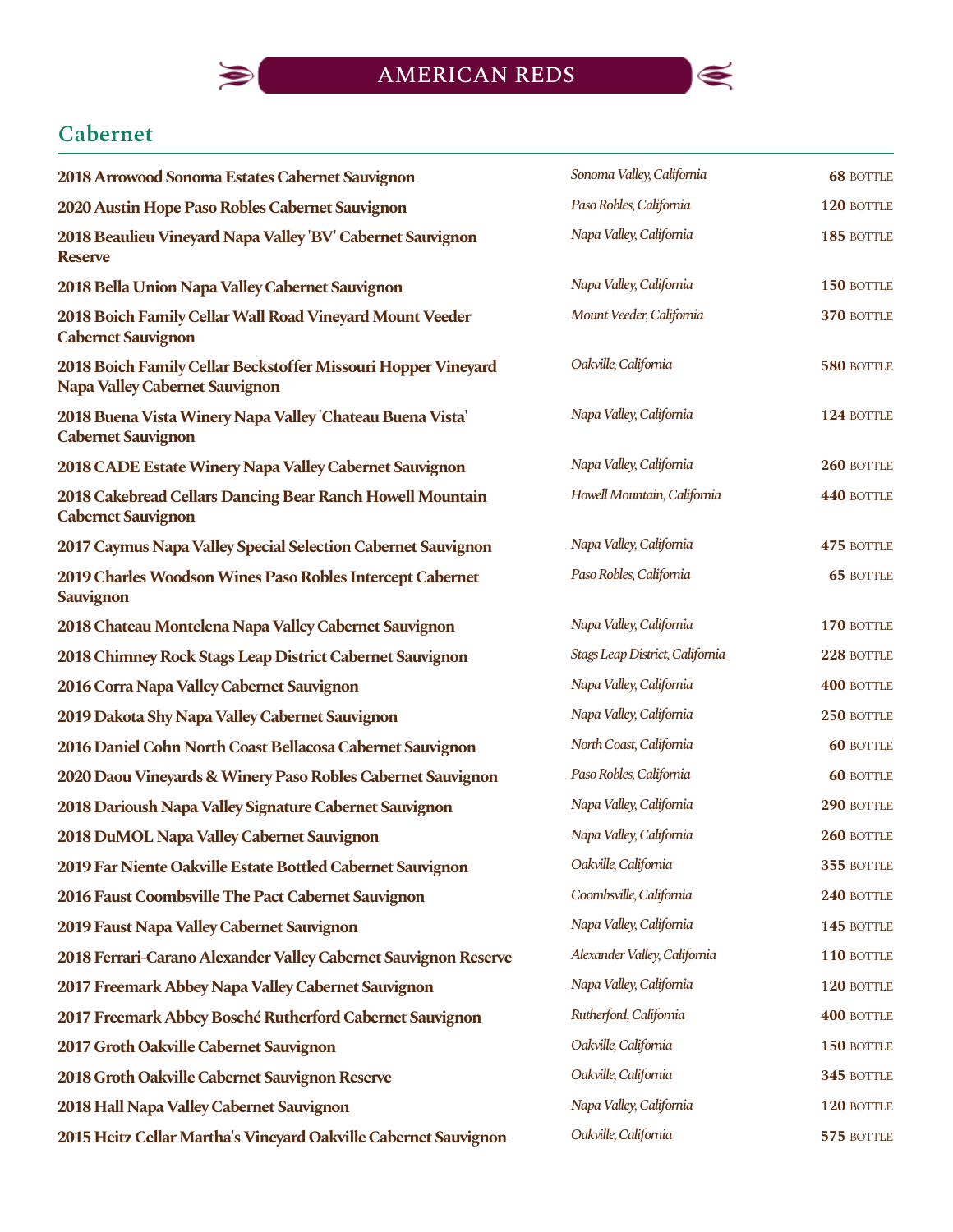**2015HeitzCellarTrailsideVineyardRutherfordCabernet Sauvignon**

*Rutherford,California*

**260** BOTTLE

| 2019 Honig Napa Valley Cabernet Sauvignon                                                        | Napa Valley, California                            | 99 BOTTLE           |
|--------------------------------------------------------------------------------------------------|----------------------------------------------------|---------------------|
| 2016 Hundred Acre Napa Valley Wraith Cabernet Sauvignon                                          |                                                    | <b>1,400 BOTTLE</b> |
| 2017 Inglenook Napa Valley Cabernet Sauvignon                                                    | Napa Valley, California<br>Napa Valley, California | 170 BOTTLE          |
| 2016 Inglenook Napa Valley '1882' Cabernet Sauvignon                                             | Rutherford, California                             | 116 BOTTLE          |
| 2014 Inglenook Napa Valley Rubicon Estate Cabernet Blend                                         | Rutherford, California                             | 450 BOTTLE          |
| 2019 J. Lohr Paso Robles Hilltop Cabernet Sauvignon                                              | Paso Robles, California                            | 70 BOTTLE           |
| 2015 J. Lohr Paso Robles Signature Cabernet Sauvignon                                            | Paso Robles, California                            | 180 BOTTLE          |
| 2017 Jordan Alexander Valley Cabernet Sauvignon                                                  | Alexander Valley, California                       | 135 BOTTLE          |
| 2019 Joseph Phelps Napa Valley Estate Grown Cabernet Sauvignon                                   | Napa Valley, California                            | 200 BOTTLE          |
| 2016 JUSTIN Paso Robles Cabernet Sauvignon                                                       | Paso Robles, California                            | <b>68 BOTTLE</b>    |
| 2017 Markham Vineyards Napa Valley Cabernet Sauvignon                                            | Napa Valley, California                            | 93 BOTTLE           |
| 2019 Martin Ray Napa Valley Synthesis Cabernet Sauvignon                                         | Napa Valley, California                            | 100 BOTTLE          |
| 2011 Mt. Brave Mount Veeder Cabernet Sauvignon                                                   | Mount Veeder, California                           | 195 BOTTLE          |
| 2019 Nickel & Nickel Oakville Branding Iron Cabernet Sauvignon                                   | Oakville, California                               | 300 BOTTLE          |
| 2019 Orin Swift Napa Valley Mercury Head Cabernet Sauvignon                                      | Napa Valley, California                            | 265 BOTTLE          |
| 2019 Orin Swift Napa Valley Palermo Cabernet Sauvignon                                           | Napa Valley, California                            | 105 BOTTLE          |
| 2018 Paradigm Oakville Cabernet Sauvignon                                                        | Oakville, California                               | 185 BOTTLE          |
| 2017 Paul Hobbs Napa Valley Cabernet Sauvignon                                                   | Napa Valley, California                            | 220 BOTTLE          |
| 2018 Paul Hobbs Napa Valley CrossBarn Cabernet Sauvignon                                         | Napa Valley, California                            | 132 BOTTLE          |
| 2019 Peju Napa Valley Cabernet Sauvignon                                                         | Napa Valley, California                            | 120 BOTTLE          |
| 2018 Pride Mountain Vineyards Napa Valley Cabernet Sauvignon                                     | Napa Valley, California                            | 180 BOTTLE          |
| 2019 Quilt Napa Valley Cabernet Sauvignon                                                        | Napa Valley, California                            | 120 BOTTLE          |
| 2017 Quilt Napa Valley Cabernet Sauvignon Reserve                                                | Napa Valley, California                            | 200 BOTTLE          |
| 2016 Raymond Napa Valley Cabernet Sauvignon Reserve Selection                                    | Napa Valley, California                            | 105 BOTTLE          |
| 2014 Red Mare Napa Valley Cabernet Sauvignon                                                     | Napa Valley, California                            | 170 BOTTLE          |
| 2016 Robert Craig Winery Napa Valley Affinity Cabernet Sauvignon                                 | Napa Valley, California                            | 156 BOTTLE          |
| 2017 Robert Keenan Spring Mountain District Cabernet Sauvignon                                   | Spring Mountain District, California               | 111 BOTTLE          |
| 2016 Rodney Strong Rockaway Alexander Valley Cabernet<br><b>Sauvignon</b>                        | Alexander Valley, California                       | 160 BOTTLE          |
| 2014 Schrader Cellars Beckstoffer To Kalon Vineyard Napa Valley<br><b>RBS Cabernet Sauvignon</b> | Napa Valley, California                            | <b>1,300 BOTTLE</b> |
| 2017 Schrader Cellars Beckstoffer To Kalon Vineyard Napa Valley<br><b>RBS Cabernet Sauvignon</b> | Napa Valley, California                            | <b>1,300 BOTTLE</b> |
| 2018 Schrader Cellars Beckstoffer To Kalon Vineyard Napa Valley<br><b>RBS Cabernet Sauvignon</b> | Napa Valley, California                            | <b>1,000 BOTTLE</b> |
| 2019 Shafer Stags Leap District One Point Five Cabernet Sauvignon                                | Stags Leap District, California                    | 222 BOTTLE          |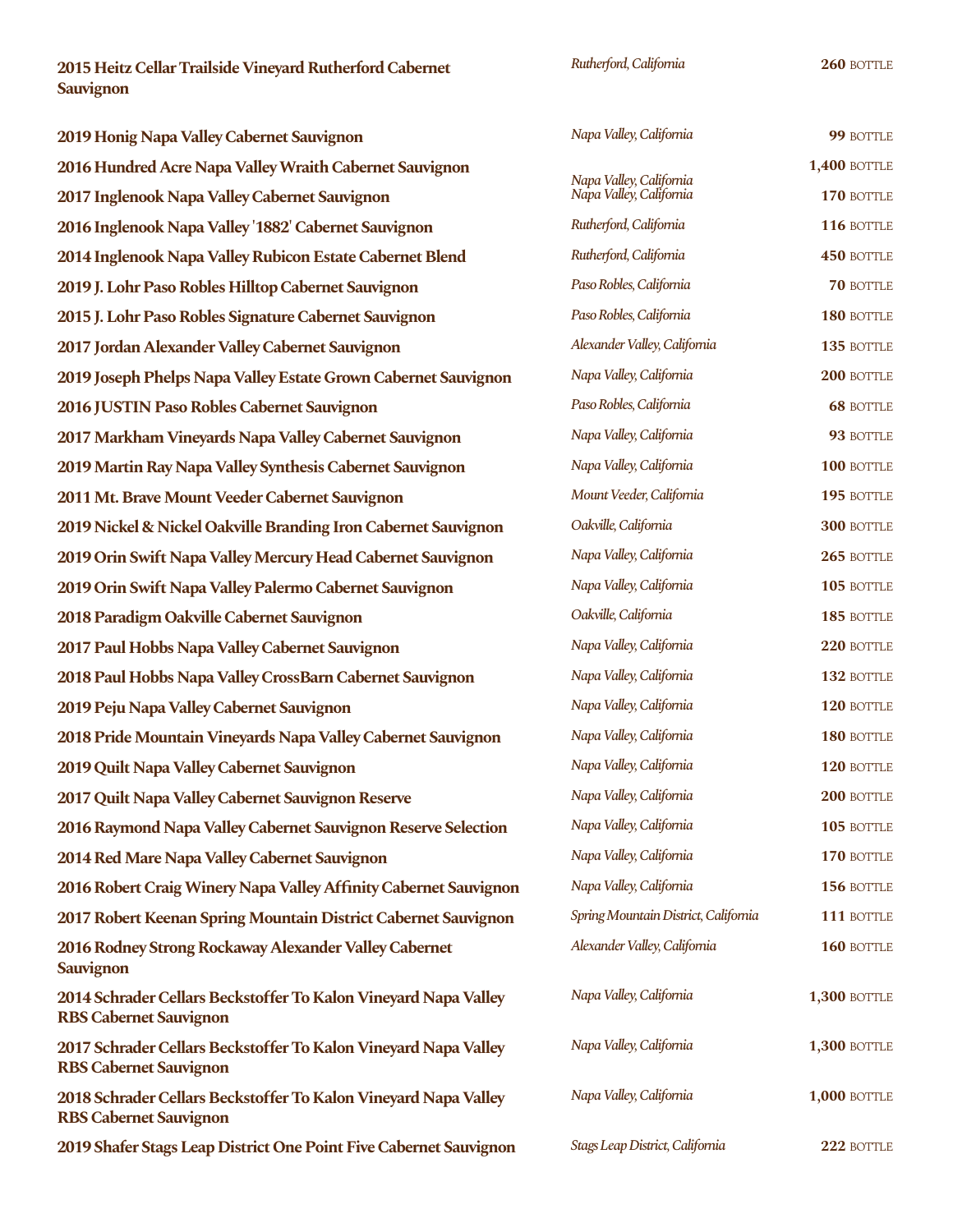| 2017 Silver Oak Alexander Valley Cabernet Sauvignon                            | Alexander Valley, California | 200 BOTTLE |
|--------------------------------------------------------------------------------|------------------------------|------------|
| 2017 Silver Oak Napa Valley Cabernet Sauvignon                                 | Napa Valley, California      | 320 BOTTLE |
| 2018 Silverado Vineyards Napa Valley Estate Grown Cabernet<br><b>Sauvignon</b> | Napa Valley, California      | 130 BOTTLE |
| 2017 Sinegal Estate Napa Valley Cabernet Sauvignon                             | Napa Valley, California      | 200 BOTTLE |
| 2016 Smith & Wollensky Rutherford Cabernet Sauvignon                           | Rutherford, California       | 175 BOTTLE |
| 2018 St. Supéry Napa Valley Estate Cabernet Sauvignon                          | Napa Valley, California      | 80 BOTTLE  |
| 2019 Stag's Leap Wine Cellars Napa Valley Artemis Cabernet<br><b>Sauvignon</b> | Napa Valley, California      | 165 BOTTLE |
| 2017 Stag's Leap Wine Cellars Napa Valley Fay Cabernet Sauvignon               | Napa Valley, California      | 350 BOTTLE |
| 2017 The Mascot Napa Valley Cabernet Sauvignon                                 | Napa Valley, California      | 390 BOTTLE |
| 2019 Trinchero Mario's Vineyard St. Helena Cabernet Sauvignon                  | St. Helena, California       | 100 BOTTLE |

#### **Proprietary Blends/Meritage**

2018 Alpha Omega Napa Valley Two2 Red Blend **2017 BOND Napa Valley St. Eden Bordeaux Blend 2016 Cain Spring Mountain District 'Cain Five' Bordeaux Blend** 2017 Chalk Hill 'Estate Red' Chalk Hill Appellation Bordeaux Blend **2016 DeLille Cellars Columbia Valley D2 Red Blend 2018 Dominus Estate Napa Valley Napanook Bordeaux Blend 2017 Duckhorn Vineyards Napa Valley The Discussion Red Blend 2016 Ferrari-Carano Sonoma County Trésor Bordeaux Blend 2016 Flora Springs Napa Valley Trilogy Bordeaux Blend** 2015 Grounded Wine Co. Napa Valley Steady State Bordeaux Blend **2014 Inglenook Napa Valley Rubicon Estate Cabernet Blend** 2017 J. Lohr Paso Robles 'Pure Paso' Proprietary Red Blend **2016 JUSTIN Paso Robles Justification Bordeaux Blend 2018 Opus One Napa Valley Bordeaux Blend NV Opus One Napa Valley Overture Bordeaux Blend 2018 Orin Swift Napa Valley Papillon Red Blend 2018 Paraduxx Napa Valley Proprietary Red Blend 2017 Ramey Napa Valley Claret Bordeaux Blend** 2015 Red Mare Napa Valley 'Alpha Mare' Bordeaux Blend **2016 Rodney Strong Alexander Valley Symmetry Meritage 2016 Secret Indulgence California Chronology Red Blend 2018 Smith & Wollensky Napa Valley Private Reserve Red Blend** 2015 St. Supéry Napa Valley Élu Bordeaux Blend

| $\ldots$                                          |                   |
|---------------------------------------------------|-------------------|
| Napa Valley, California                           | 320 BOTTLE        |
| Napa Valley, California                           | <b>130 BOTTLE</b> |
|                                                   |                   |
|                                                   | 200 BOTTLE        |
| Napa Valley, California<br>Rutherford, California | 175 BOTTLE        |
| Napa Valley, California                           | 80 BOTTLE         |
| Napa Valley, California                           | $165$ bottle      |
|                                                   |                   |
| Napa Valley, California                           | 350 BOTTLE        |
| Napa Valley, California                           | <b>390 BOTTLE</b> |
| St. Helena, California                            | <b>100 BOTTLE</b> |
|                                                   |                   |

| Napa Valley, California              | 120 BOTTLE          |
|--------------------------------------|---------------------|
| Oakville, California                 | <b>1,725 BOTTLE</b> |
| Spring Mountain District, California | 260 BOTTLE          |
| Chalk Hill, California               | 135 BOTTLE          |
| Columbia Valley, Washington          | 150 BOTTLE          |
| Napa Valley, California              | 195 BOTTLE          |
| Napa Valley, California              | 320 BOTTLE          |
| Sonoma County, California            | 123 BOTTLE          |
| Napa Valley, California              | 170 BOTTLE          |
| Napa Valley, California              | 142 BOTTLE          |
| Rutherford, California               | 450 BOTTLE          |
| Paso Robles, California              | 72 BOTTLE           |
| Paso Robles, California              | 150 BOTTLE          |
| Oakville, California                 | 770 BOTTLE          |
| Oakville, California                 | <b>300 BOTTLE</b>   |
| Napa Valley, California              | 150 BOTTLE          |
| Napa Valley, California              | 105 BOTTLE          |
| Napa Valley, California              | 135 BOTTLE          |
| Napa Valley, California              | 160 BOTTLE          |
| Alexander Valley, California         | 165 BOTTLE          |
| California                           | <b>60 BOTTLE</b>    |
| Napa Valley, California              | 84 BOTTLE           |
| Napa Valley, California              | 170 BOTTLE          |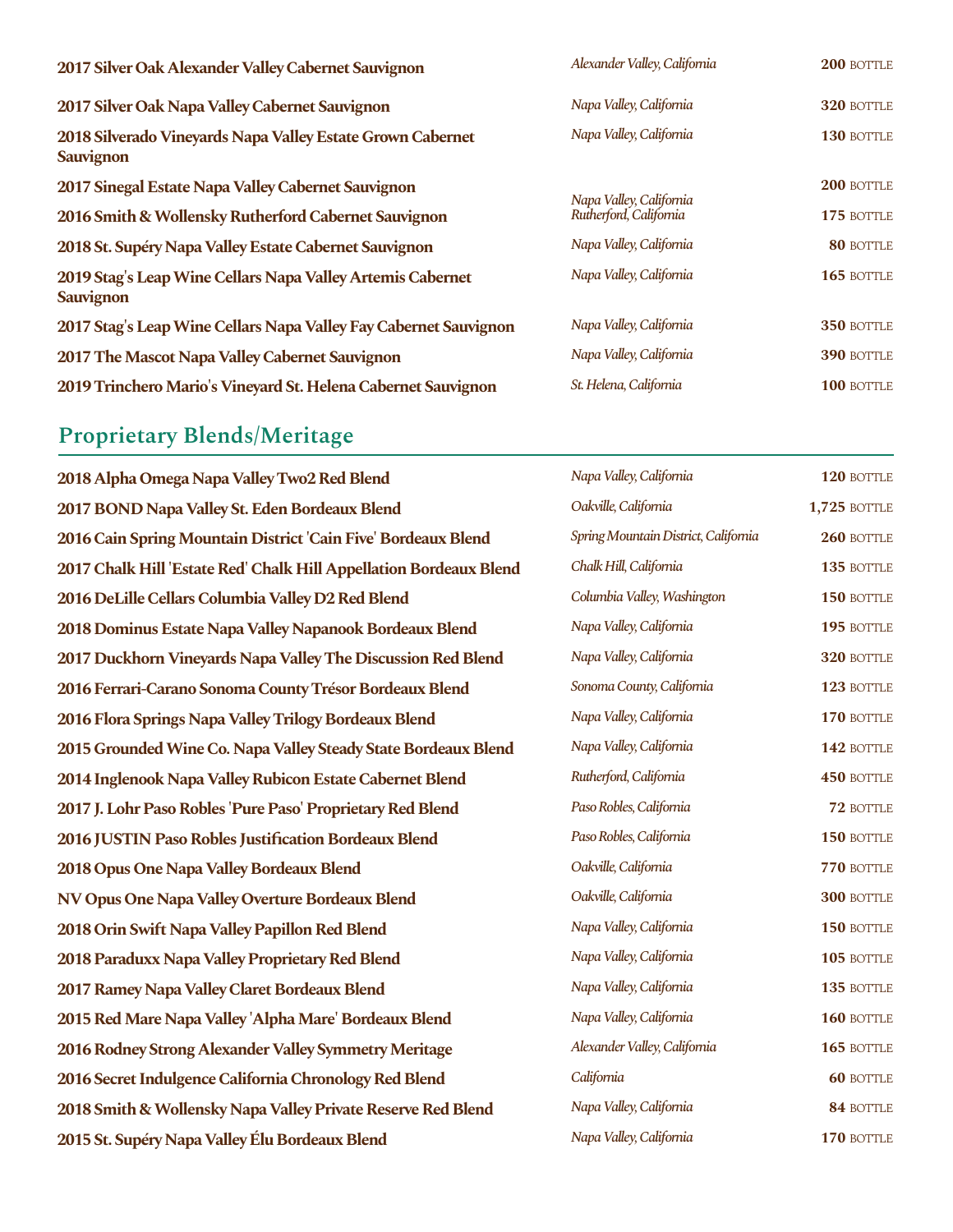| 2019 The Prisoner Wine Co. Napa Valley 'The Prisoner' Red Blend | Napa Valley, California | 120 BOTTLE |
|-----------------------------------------------------------------|-------------------------|------------|
| 2018 Treana Paso Robles Red Blend                               | Paso Robles, California | 96 BOTTLE  |
| 2015 Trinchero Napa Valley Forte Bordeaux Blend                 | Napa Valley, California | 145 BOTTLE |

### **Merlot**

| 2018 Clos Pegase Mitsuko's Vineyard Carneros Merlot                       | Carneros, California           | <b>60 BOTTLE</b> |
|---------------------------------------------------------------------------|--------------------------------|------------------|
| 2016 Duckhorn Vineyards Napa Valley Merlot                                | Napa Valley, California        | 76 BOTTLE        |
| 2018 Duckhorn Vineyards Three Palms Vineyard Napa Valley<br><b>Merlot</b> | Napa Valley, California        | 250 BOTTLE       |
| 2019 Emmolo Napa Valley Merlot                                            | Oak Knoll District, California | 90 BOTTLE        |
| 2015 Mayacamas Vineyards Mt. Veeder Merlot                                | Mount Veeder, California       | 160 BOTTLE       |
| 2017 Peju Napa Valley Merlot                                              | Napa Valley, California        | 100 BOTTLE       |
| 2018 Stags' Leap Napa Valley Merlot                                       | Napa Valley, California        | 100 BOTTLE       |
| 2016 Swanson Vineyards Napa Valley Merlot                                 | Napa Valley, California        | 85 BOTTLE        |
| 2018 Trefethen Oak Knoll District Estate Merlot                           | Oak Knoll District, California | 55 BOTTLE        |

## **Pinot Noir**

| 2019 Argyle Eola-Amity Hills Nuthouse Pinot Noir                                   | Eola-Amity Hills, Oregon         | <b>64 BOTTLE</b> |
|------------------------------------------------------------------------------------|----------------------------------|------------------|
| 2019 Au Bon Climat Santa Barbara County Pinot Noir                                 | Santa Barbara County, California | 58 BOTTLE        |
| 2020 Belle Glos Clark & Telephone Vineyard Santa Maria Valley<br><b>Pinot Noir</b> | Santa Maria Valley, California   | 120 BOTTLE       |
| 2017 Böen Tri-Appellation Pinot Noir                                               | California                       | <b>60 BOTTLE</b> |
| 2019 Charles Woodson Wines Monterey County Intercept Pinot<br><b>Noir</b>          | Monterey County, California      | 55 BOTTLE        |
| 2019 Cherry Pie San Pablo Bay Block Carneros Pinot Noir                            | Carneros, California             | 130 BOTTLE       |
| 2018 Davis Bynum Jane's Vineyard Russian River Valley Pinot Noir                   | Russian River Valley, California | 75 BOTTLE        |
| 2018 Domaine Drouhin Dundee Hills Pinot Noir                                       | Dundee Hills, Oregon             | 105 BOTTLE       |
| 2018 Domaine Drouhin Willamette Valley Pinot Noir                                  | Willamette Valley, Oregon        | 105 BOTTLE       |
| 2018 Domaine Serene Willamette Valley Evenstad Reserve Pinot<br><b>Noir</b>        | Willamette Valley, Oregon        | 165 BOTTLE       |
| 2017 Emeritus Vineyards Hallberg Ranch Russian River Valley Pinot<br><b>Noir</b>   | Russian River Valley, California | 99 BOTTLE        |
| 2019 Erath Oregon Pinot Noir                                                       | Oregon                           | 78 BOTTLE        |
| 2020 Flowers Sonoma Coast Pinot Noir                                               | Sonoma Coast, California         | 127 BOTTLE       |
| 2018 Folktale Winery Monterey County Pinot Noir                                    | Monterey County, California      | 70 BOTTLE        |
| 2019 King Estate Willamette Valley Inscription Pinot Noir                          | Willamette Valley, Oregon        | <b>66 BOTTLE</b> |
| 2017 Kistler Sonoma Coast Pinot Noir                                               | Sonoma Coast, California         | 155 BOTTLE       |
| 2020 La Crema Sonoma Coast Pinot Noir                                              | Sonoma Coast, California         | <b>65 BOTTLE</b> |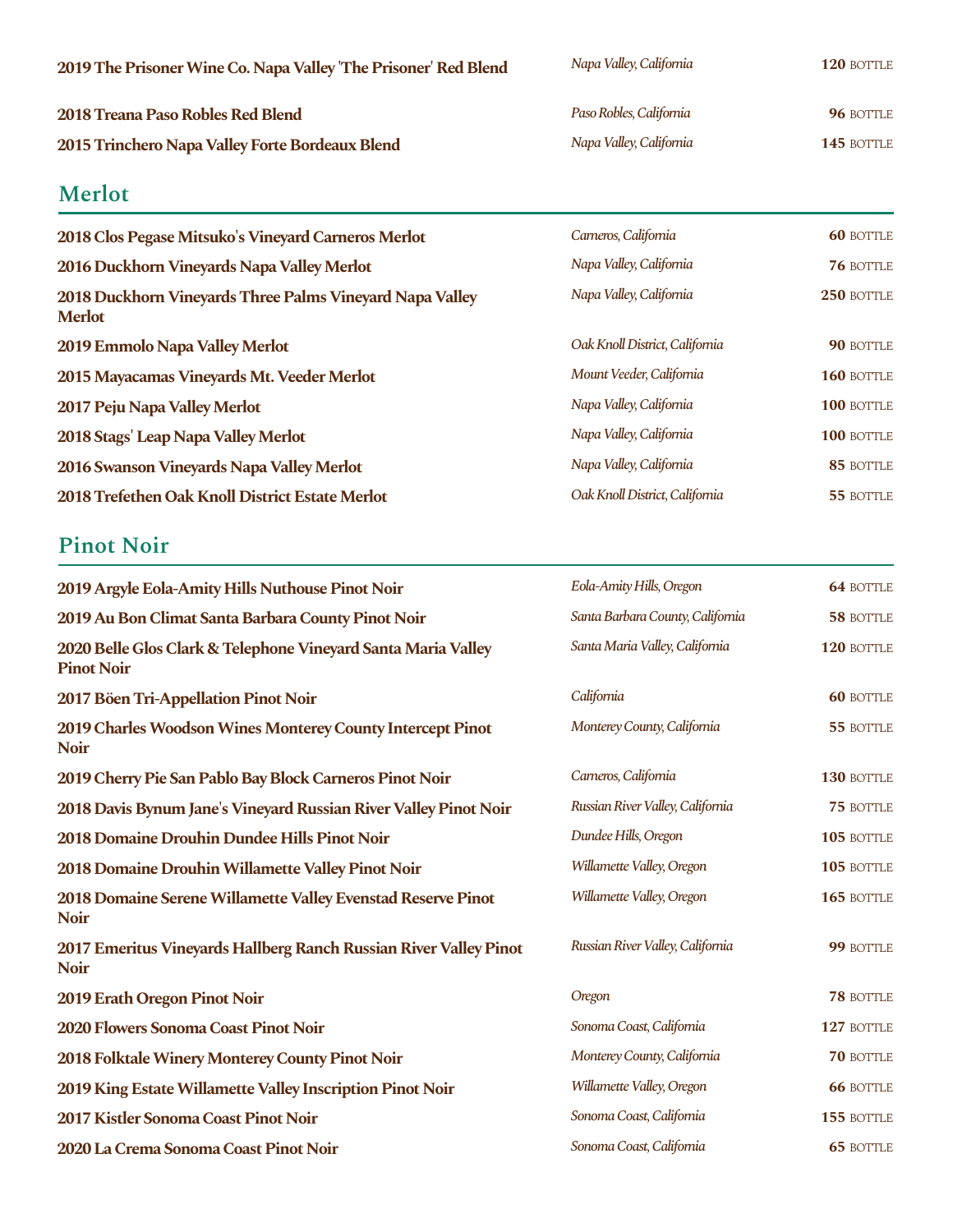| 2018 Landmark Vineyards California Overlook Pinot Noir   | California                        | <b>68 BOTTLE</b> |
|----------------------------------------------------------|-----------------------------------|------------------|
| 2018 Mer Soleil Santa Lucia Highlands Pinot Noir Reserve | Santa Lucia Highlands, California | 80 BOTTLE        |
| 2019 Merry Edwards Winery Sonoma Coast Pinot Noir        | Sonoma Coast, California          | 130 BOTTLE       |
| 2017 Patz & Hall Sonoma Coast Pinot Noir                 | Sonoma Coast, California          | 120 BOTTLE       |
| 2018 Résonance Willamette Valley Pinot Noir              | Willamette Valley, Oregon         | 74 BOTTLE        |
| 2018 Rodney Strong Russian River Valley Pinot Noir       | Russian River Valley, California  | 55 BOTTLE        |
| 2019 The Calling Russian River Valley Pinot Noir         | Russian River Valley, California  | <b>70 BOTTLE</b> |
| 2019 Wente Vineyards Riva Ranch Arroyo Seco Pinot Noir   | Arroyo Seco, California           | 84 BOTTLE        |
| 2020 Williams Selyem Sonoma County Pinot Noir            | Sonoma County, California         | 175 BOTTLE       |

# **Syrah/Petite Sirah**

| 2018 Caymus Suisun Valley 'Caymus-Suisun' Grand Durif Petite<br><b>Sirah</b> | Suisun Valley, California | 80 BOTTLE         |
|------------------------------------------------------------------------------|---------------------------|-------------------|
| 2016 Darioush Napa Valley Signature Shiraz                                   | Napa Valley, California   | <b>180 BOTTLE</b> |
| 2018 J. Lohr Paso Robles Tower Road Petite Sirah                             | Paso Robles, California   | <b>68 BOTTLE</b>  |
| 2018 Qupé Central Coast Syrah                                                | Central Coast, California | <b>49 BOTTLE</b>  |
| 2017 Shafer Napa Valley Relentless Syrah                                     | Napa Valley, California   | $220$ BOTTLE      |
| 2018 Stags' Leap Napa Valley Petite Sirah                                    | Napa Valley, California   | 88 BOTTLE         |

### **Zinfandel**

| 2016 Cline Cellars Contra Costa County Ancient Vines Zinfandel   | Contra Costa County, California | <b>60 BOTTLE</b> |
|------------------------------------------------------------------|---------------------------------|------------------|
| 2016 Grgich Hills Napa Valley Estate Grown Zinfandel             | Napa Valley, California         | 99 BOTTLE        |
| 2017 Neyers Vineyards Borden Ranch Vista Luna Zinfandel          | Borden Ranch, California        | <b>65 BOTTLE</b> |
| 2019 Orin Swift California 8 Years in the Desert Zinfandel Blend | California                      | 100 BOTTLE       |
| 2019 Seghesio Sonoma County Zinfandel                            | Sonoma County, California       | <b>48 BOTTLE</b> |
| 2019 The Prisoner Wine Co. California Saldo Zinfandel            | California                      | 120 BOTTLE       |

#### **Other American Reds**

| 2019 Bella Union Napa Valley Cabernet Sauvignon               | Napa Valley, California | <b>150 BOTTLE</b> |
|---------------------------------------------------------------|-------------------------|-------------------|
| 2018 To Kalon Vineyard Co. Napa Valley Eliza's Cuvée Cabernet | Oakville, California    | 580 BOTTLE        |
| <b>Sauvignon</b>                                              |                         |                   |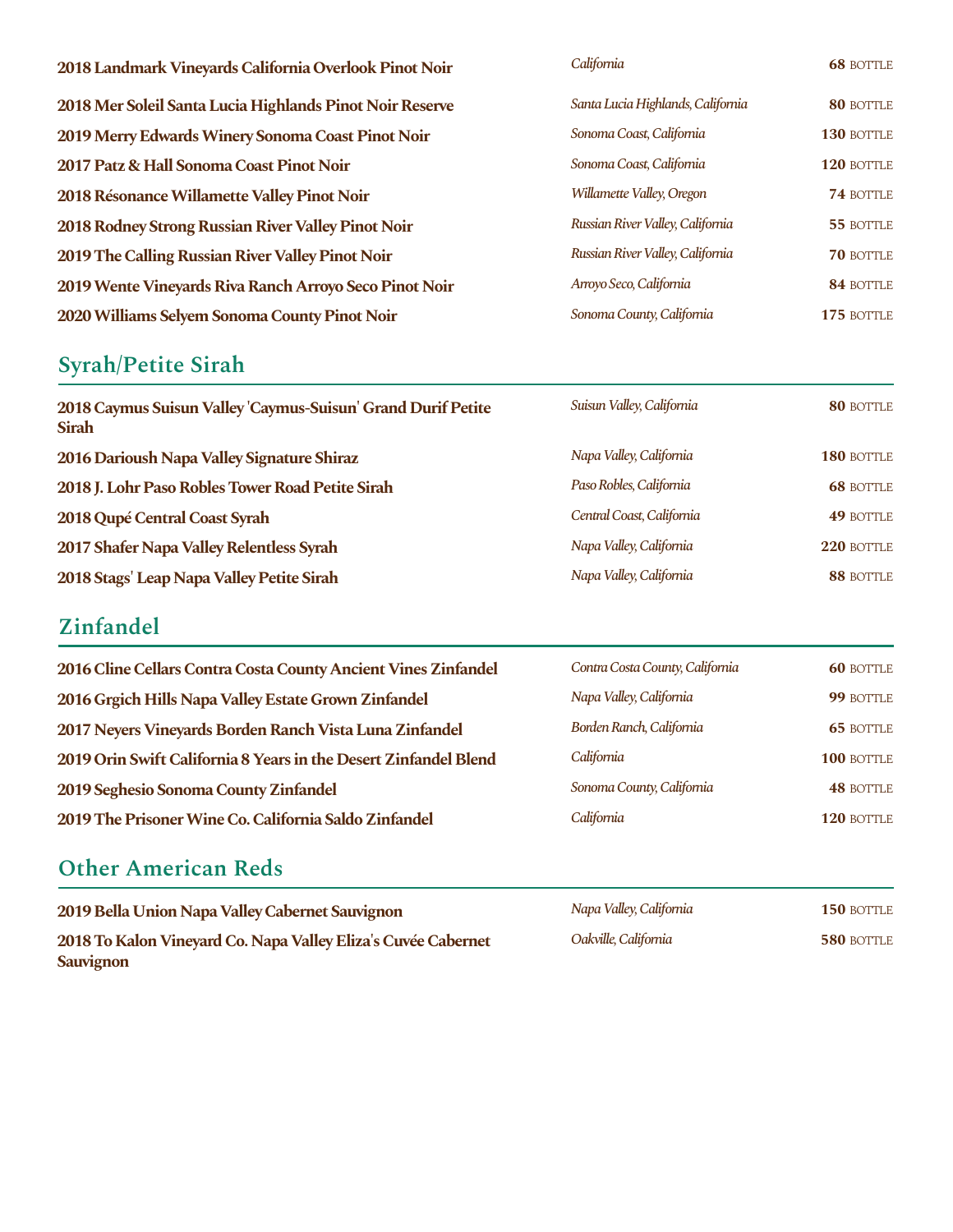

# **Champagne/Sparkling**

| NV Amelia Brut Crémant de Bordeaux Rosé                       | Bordeaux, France  | 72 BOTTLE         |
|---------------------------------------------------------------|-------------------|-------------------|
| NV Bertrand Senecourt Beau Joie Sugar King Demi Sec Champagne | Champagne, France | 125 BOTTLE        |
| NV G.H. Mumm Cordon Rouge Brut Champagne                      | Champagne, France | 150 BOTTLE        |
| <b>NV LaLuca Extra Dry Prosecco</b>                           | Veneto, Italy     | <b>70 BOTTLE</b>  |
| NV Laurent-Perrier Cuvée Brut Rosé Champagne                  | Champagne, France | 225 BOTTLE        |
| 2012 Louis Roederer Cristal Brut Champagne                    | Champagne, France | <b>600 BOTTLE</b> |
| 2012 Moët & Chandon Dom Pérignon Brut Champagne               | Champagne, France | 495 BOTTLE        |
| NV Moët & Chandon Impérial Brut Champagne                     | Champagne, France | 130 BOTTLE        |
| NV Piper-Heidsieck Cuvée 1785 Brut Champagne                  | Champagne, France | 110 BOTTLE        |
| NV Ruinart Brut Blanc de Blancs Champagne                     | Champagne, France | 215 BOTTLE        |
| NV Veuve Clicquot 'Yellow Label' Brut Champagne               | Champagne, France | 155 BOTTLE        |
| NV Veuve Clicquot Ponsardin Brut Rosé Champagne               | Champagne, France | 195 BOTTLE        |

#### **France**

| 2019 Château d'Esclans Côtes de Provence Rock Angel Rosé       | Provence, France             | 75 BOTTLE        |
|----------------------------------------------------------------|------------------------------|------------------|
| 2018 Château d'Esclans Côtes de Provence Whispering Angel Rosé | Provence, France             | <b>66 BOTTLE</b> |
| 2017 Diving Into Hampton Water Languedoc Rosé                  | Languedoc-Roussillon, France | <b>60 BOTTLE</b> |
| 2019 J. Moreau & Fils Chablis Chardonnay                       | <b>Burgundy, France</b>      | 99 BOTTLE        |
| 2020 Louis Latour Les Genièvres Mâcon-Lugny Chardonnay         | <b>Burgundy, France</b>      | <b>60 BOTTLE</b> |
| <b>2019 Trimbach Alsace Riesling</b>                           | Alsace, France               | <b>65 BOTTLE</b> |

#### **Germany**

| 2018 Schloss Johannisberg Rheingau Gelblack Feinherb Riesling | Rheingau, Germany | 80 BOTTLE |
|---------------------------------------------------------------|-------------------|-----------|
| 2013 Weingut Baron Knyphausen Rheingau 'Baron K' Kabinett     | Rheingau, Germany | 50 BOTTLE |
| <b>Riesling</b>                                               |                   |           |

#### **Italy**

| 2017 Bertani Venezia Giulia Velante Pinot Grigio | Friuli-Venezia Giulia, Italy | 52 BOTTLE |
|--------------------------------------------------|------------------------------|-----------|
| 2017 Pieropan Soave Garganega                    | Veneto, Italy                | 56 BOTTLE |
| 2020 Santa Margherita Valdadige Pinot Grigio     | Trentino-Alto Adige, Italy   | 69 BOTTLE |

### **Australia/New Zealand**

**2020 Cloudy Bay Vineyards Marlborough Sauvignon Blanc** *South Island, New Zealand* **75** BOTTLE

| $L = \frac{1}{2}$       |                  |
|-------------------------|------------------|
| <b>Burgundy, France</b> | <b>60 BOTTLE</b> |
| Alsace, France          | <b>65 BOTTLE</b> |
|                         |                  |
|                         |                  |
| Rheingau, Germany       | 80 BOTTLE        |
| Rheingau, Germany       | 50 BOTTLE        |

South Island, New Zealand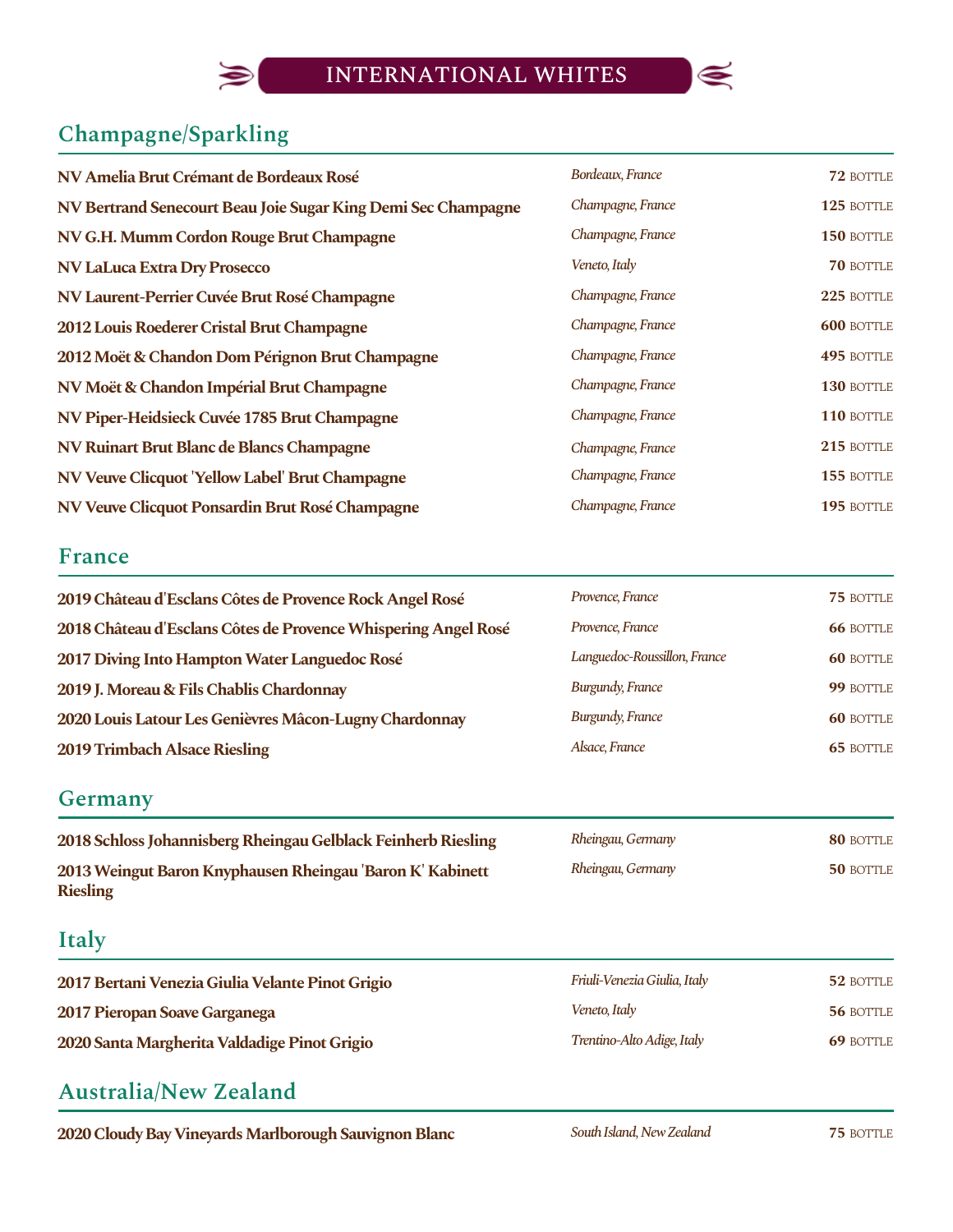**2017 Kim Crawford Marlborough Sauvignon Blanc 60** South Island, New Zealand **60** BOTTLE

South Island, New Zealand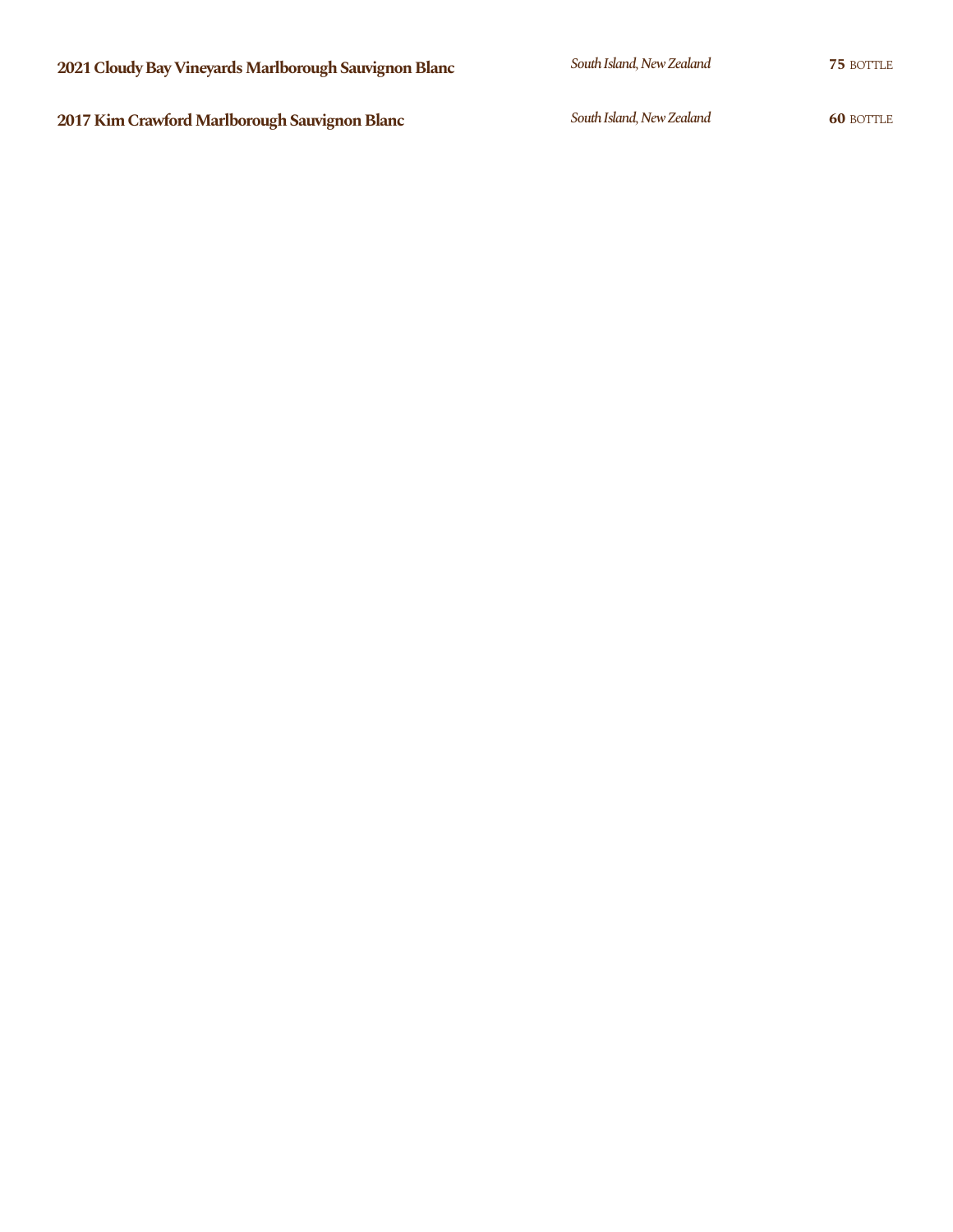## INTERNATIONAL REDS



# **France ~ Burgundy/Beaujolais/Loire**

 $\bigotimes$ 

| 2019 Domaine Faiveley Mercurey Premier Cru Clos des Myglands<br><b>Pinot Noir</b> | <b>Burgundy, France</b> | 160 BOTTLE |
|-----------------------------------------------------------------------------------|-------------------------|------------|
| 2016 Domaine Gachot-Monot Côtes de Nuits-Villages Pinot Noir                      | <b>Burgundy, France</b> | 75 BOTTLE  |
| 2019 Jean-Claude Boisset Bourgogne Les Ursulines Pinot Noir                       | <b>Burgundy, France</b> | 70 BOTTLE  |
| 2019 Louis Latour Marsannay Pinot Noir                                            | <b>Burgundy, France</b> | 100 BOTTLE |

#### **France ~ Bordeaux**

| 2016 Château Carbonnieux Pessac-Léognan Grand Cru Classé<br><b>Bordeaux Blend</b> | Bordeaux, France | <b>200 BOTTLE</b> |
|-----------------------------------------------------------------------------------|------------------|-------------------|
| 2016 Château Magnol Haut-Médoc Cru Bourgeois Bordeaux Blend                       | Bordeaux, France | <b>65 BOTTLE</b>  |
| 2016 Château St. Georges Saint Georges-Saint Émilion Bordeaux<br><b>Blend</b>     | Bordeaux, France | 105 BOTTLE        |

### **France ~ Rhône/Provence/Languedoc-Roussillion**

| 2017 E. Guigal Côtes du Rhône Rhône Blend                       | Rhône, France | <b>60 BOTTLE</b>  |
|-----------------------------------------------------------------|---------------|-------------------|
| 2018 Famille Perrin Châteauneuf-du-Pape Les Sinards Rhône Blend | Rhône, France | <b>115 BOTTLE</b> |
| 2013 Jean-Luc Colombo Cornas Les Ruchets Syrah                  | Rhône, France | $225$ bottle      |

# **Italy**

| Tuscany, Italy  | 300 BOTTLE       |
|-----------------|------------------|
| Tuscany, Italy  | <b>60 BOTTLE</b> |
| Tuscany, Italy  | 165 BOTTLE       |
| Tuscany, Italy  | 75 BOTTLE        |
| Tuscany, Italy  | 155 BOTTLE       |
| Piedmont, Italy | 155 BOTTLE       |
| Tuscany, Italy  | 160 BOTTLE       |
| Tuscany, Italy  | 195 BOTTLE       |
| Tuscany, Italy  | 185 BOTTLE       |
| Tuscany, Italy  | 485 BOTTLE       |
| Tuscany, Italy  | 125 BOTTLE       |
| Tuscany, Italy  | 185 BOTTLE       |
| Puglia, Italy   | <b>48 BOTTLE</b> |
| Piedmont, Italy | 100 BOTTLE       |
|                 |                  |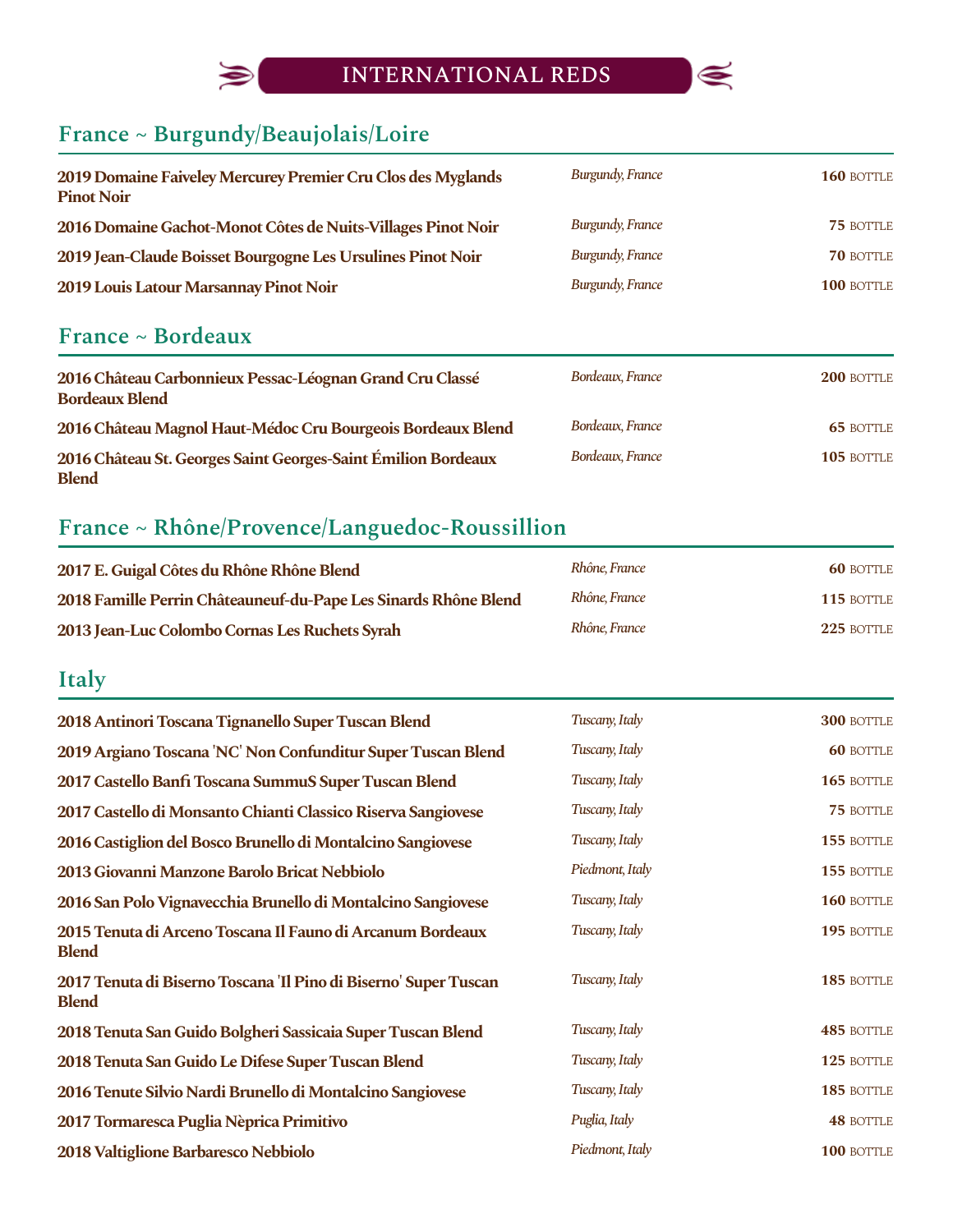# **Spain/Portugal/Lebanon**

| 2017 Bodegas Roda Rioja 'Roda I' Tempranillo Blend Reserva                              | DOCa Rioja, Spain      | 185 BOTTLE |
|-----------------------------------------------------------------------------------------|------------------------|------------|
| 2016 Marqués de Murrieta Rioja Limited Edition Tempranillo Blend<br><b>Gran Reserva</b> | DOCa Rioja, Spain      | 135 BOTTLE |
| 2017 Marqués de Riscal Rioja Tempranillo Reserva                                        | DOCa Rioja, Spain      | 72 BOTTLE  |
| 2016 Numanthia Toro Tempranillo                                                         | Castilla y León, Spain | 135 BOTTLE |

### **Central & South America**

| 2019 Bodega Catena Zapata Argentino Malbec                                 | Cuyo, Argentina       | 275 BOTTLE       |
|----------------------------------------------------------------------------|-----------------------|------------------|
| 2015 Cheval des Andes Vistalba Bordeaux Blend                              | Cuyo, Argentina       | 290 BOTTLE       |
| 2018 Concha y Toro Puente Alto Don Melchor Cabernet Sauvignon              | Central Valley, Chile | 310 BOTTLE       |
| 2016 Emiliana Los Robles Estate Colchagua Valley Coyam Red<br><b>Blend</b> | Central Valley, Chile | 88 BOTTLE        |
| 2017 Familia Zuccardi Valle de Uco 'Q' Malbec                              | Cuyo, Argentina       | <b>60 BOTTLE</b> |
|                                                                            |                       |                  |
| 2019 Luigi Bosca Luján de Cuyo D.O.C. Single Vineyard Malbec               | Cuyo, Argentina       | 70 BOTTLE        |
| 2018 Viña San Pedro Maipo Valley '1865' Cabernet Sauvignon                 | Central Valley, Chile | 55 BOTTLE        |

### **Australia/New Zealand**

| 2017 Hickinbotham McLaren Vale Brooks Road Shiraz   | South Australia, Australia | 165 BOTTLE       |
|-----------------------------------------------------|----------------------------|------------------|
| 2020 Mollydooker McLaren Vale Blue Eyed Boy Shiraz  | South Australia, Australia | 125 BOTTLE       |
| 2014 Torbreck Barossa Valley The Steading Red Blend | South Australia, Australia | 85 BOTTLE        |
| 2015 Yangarra Estate McLaren Vale Old Vine Grenache | South Australia, Australia | <b>64 BOTTLE</b> |

#### **South Africa**

**2017 Meerlust Estate Stellenbosch Rubicon Bordeaux Blend** Western Cape, South Africa 100 BOTTLE

*WesternCape,SouthAfrica*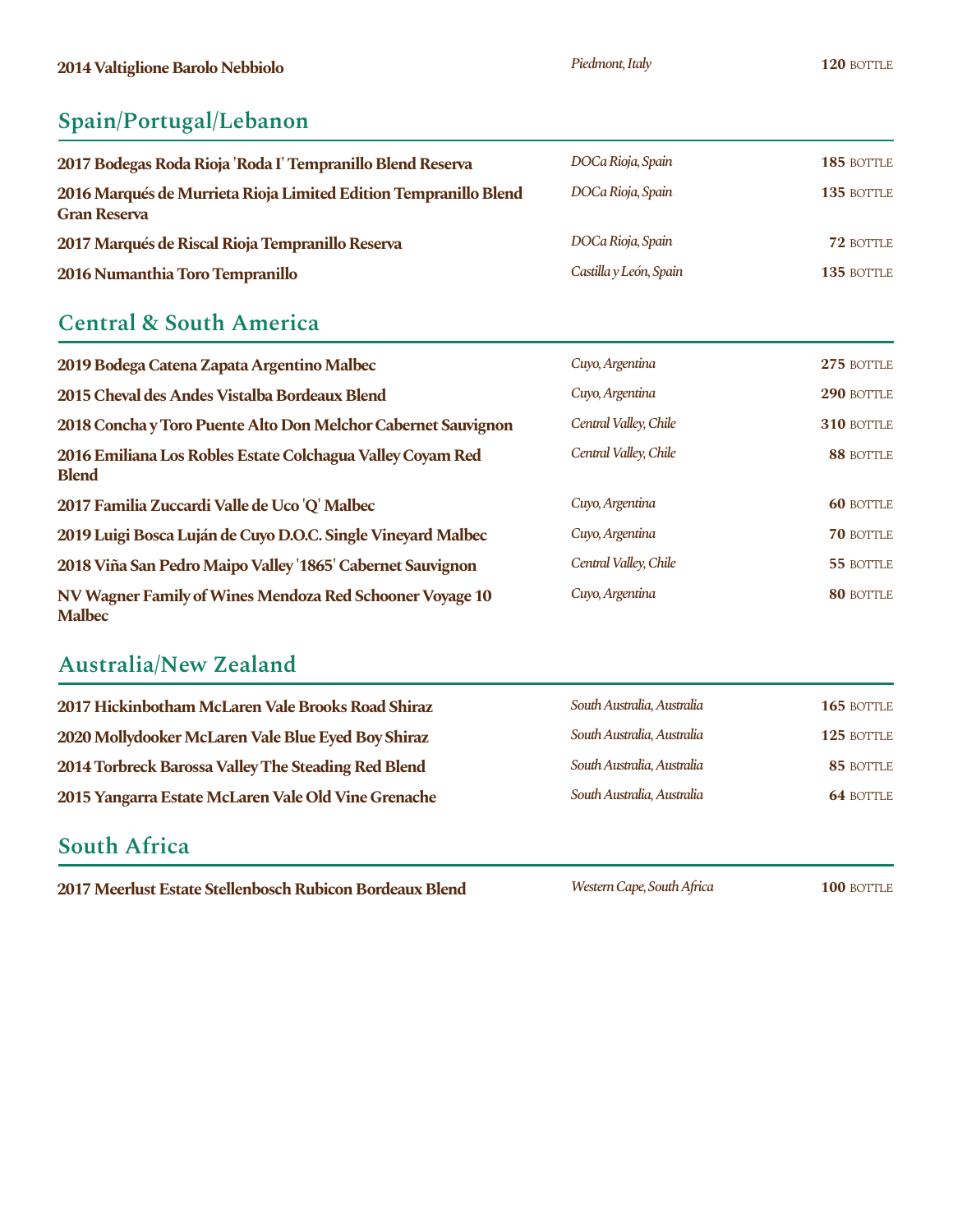

### **Cabernet**

| 2018 Chimney Rock Stags Leap District Cabernet Sauvignon                                | Stags Leap District, California | 450 MAGNUM          |
|-----------------------------------------------------------------------------------------|---------------------------------|---------------------|
| 2019 Far Niente Oakville Estate Bottled Cabernet Sauvignon                              | Oakville, California            | 710 MAGNUM          |
| 2016 Faust Napa Valley Cabernet Sauvignon                                               | Napa Valley, California         | 580 DOUBLE MAGNUM   |
| 2019 Faust Napa Valley Cabernet Sauvignon                                               | Napa Valley, California         | 285 MAGNUM          |
| 2018 Frank Family Vineyards Napa Valley Cabernet Sauvignon                              | Napa Valley, California         | 260 MAGNUM          |
| 2015 Frank Family Vineyards Napa Valley Rutherford Cabernet<br><b>Sauvignon Reserve</b> | Rutherford, California          | 550 MAGNUM          |
| 2016 Groth Oakville Cabernet Sauvignon                                                  | Oakville, California            | 320 MAGNUM          |
| 2013 Jordan Alexander Valley Cabernet Sauvignon                                         | Alexander Valley, California    | 500 MAGNUM          |
| 2017 Orin Swift Napa Valley Mercury Head Cabernet Sauvignon                             | Napa Valley, California         | 550 MAGNUM          |
| 2018 Orin Swift Napa Valley Palermo Cabernet Sauvignon                                  | Napa Valley, California         | 275 MAGNUM          |
| 2019 Quilt Napa Valley Cabernet Sauvignon                                               | Napa Valley, California         | 240 MAGNUM          |
| 2017 Silver Oak Alexander Valley Cabernet Sauvignon                                     | Alexander Valley, California    | 440 MAGNUM          |
| 2017 Silver Oak Napa Valley Cabernet Sauvignon                                          | Napa Valley, California         | 1,500 DOUBLE MAGNUM |
|                                                                                         |                                 |                     |

# **Proprietary Blends/Meritage**

 $\blacklozenge$ 

| 2019 The Prisoner Wine Co. Napa Valley 'The Prisoner' Red Blend                    | Napa Valley, California        | 235 MAGNUM |
|------------------------------------------------------------------------------------|--------------------------------|------------|
| <b>Other Large Format</b>                                                          |                                |            |
| 2020 Belle Glos Clark & Telephone Vineyard Santa Maria Valley<br><b>Pinot Noir</b> | Santa Maria Valley, California | 240 MAGNUM |